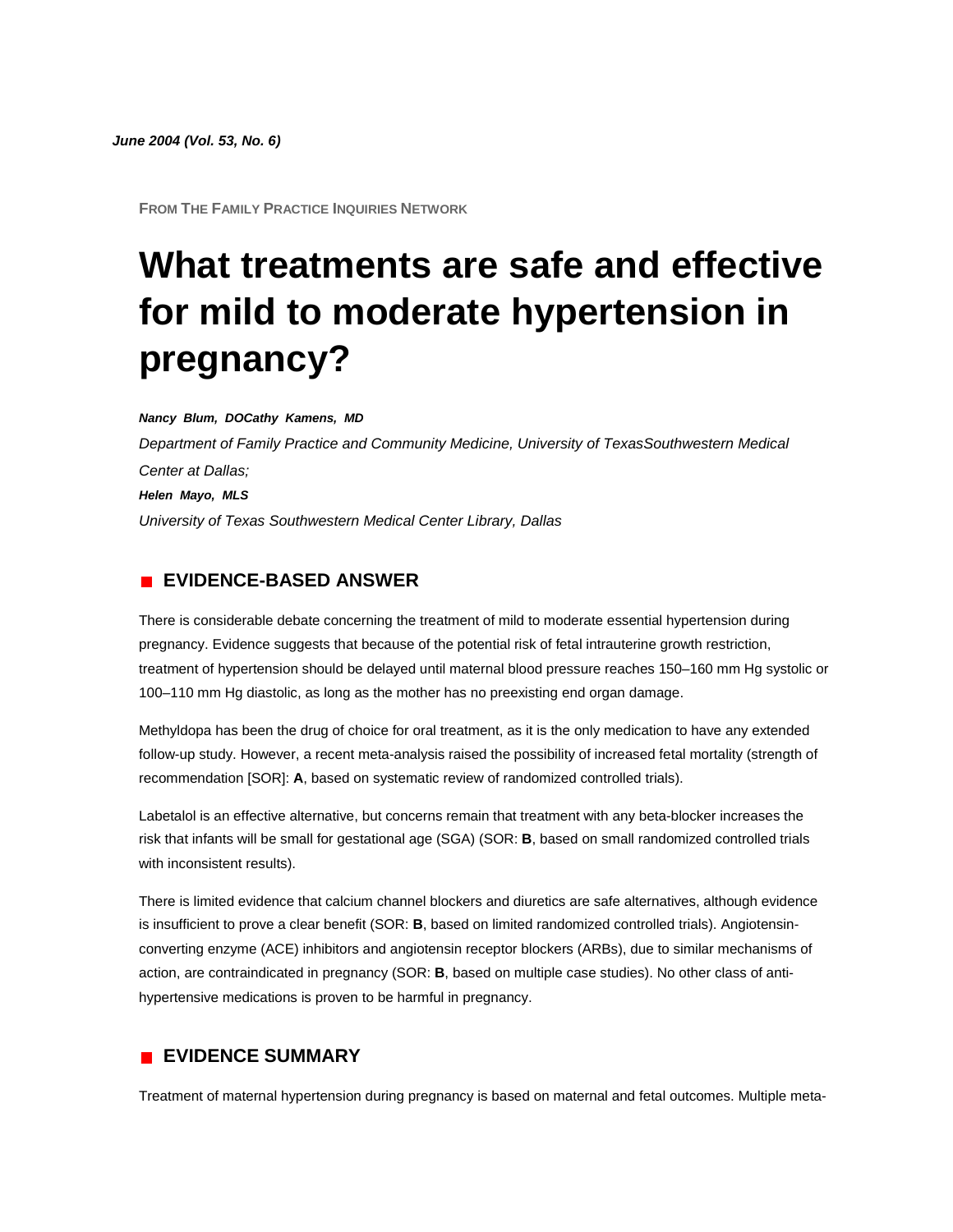analyses of randomized controlled trials show that the major maternal outcomes improved by treating mild to moderate hypertension are decreased progression to severe hypertension (number needed to treat [NNT]=12; 95% confidence interval [CI], 9–17) and decreased need for additional antihypertensive therap[y.](http://www.jfponline.com/Pages.asp?AID=1713&issue=June_2004&UID=#bib1)**<sup>1</sup>**,**[2](http://www.jfponline.com/Pages.asp?AID=1713&issue=June_2004&UID=#bib2)** The relative risk (RR) for preventing preeclampsia was 0.99 (95% CI, 0.84–1.18). The risk of preterm delivery was 1.00 (95% CI, 0.87–1.15).

The data for fetal outcomes are important, as the maternal benefits of treatment remain smal[l.](http://www.jfponline.com/Pages.asp?AID=1713&issue=June_2004&UID=#bib3)**<sup>3</sup>** Much of the debate centers on decreasing uteroplacental perfusion, which may lead to decreased fetal growth. One metaanalysis reviewed 45 trials to evaluate the potential increase in SGA infants caused by any antihypertensive treatment, through quantifying the fall in mean arterial pressure. The analysis found an average decrease in birthweight of 145 g for a 10 mm Hg fall in mean arterial pressurewith no increased perinatal morbidit[y.](http://www.jfponline.com/Pages.asp?AID=1713&issue=June_2004&UID=#bib4)**<sup>4</sup>** The clinical significance of this is unclear.

In comparing one agent with another, methyldopa was the most commonly tested agent, with 14 randomized controlled trials of more than 1010 subjects demonstrating its efficacy at reducing blood pressure. Other antihypertensive agents appear better than methyldopa in terms of reducing the risk of infant mortality (RR=0.49; 95% CI, 0.24–0.99)[,](http://www.jfponline.com/Pages.asp?AID=1713&issue=June_2004&UID=#bib1)**<sup>1</sup>** but the studies were small and used weak methods, and this finding may be due to bia[s.](http://www.jfponline.com/Pages.asp?AID=1713&issue=June_2004&UID=#bib5)**<sup>5</sup>** Meta-analyses of beta-blocker trials show a borderline increase in SGA infants, with no related increase in perinatal mortality, as well as a decrease in the incidence of respiratory distress syndrom[e.](http://www.jfponline.com/Pages.asp?AID=1713&issue=June_2004&UID=#bib6)**<sup>6</sup>**

Diuretics are effective antihypertensives, especially when combined with other agents, but they are known to decrease the circulating plasma volume, potentially decreasing uteroplacental perfusion. They are generally viewed as safe, as long as the mother is not already at increased risk for perfusion abnormalities (eg, preeclamptic states[\).](http://www.jfponline.com/Pages.asp?AID=1713&issue=June_2004&UID=#bib7)**<sup>7</sup>** Calcium channel blockers, though generally regarded as safe and effective, have mostly been evaluated for use late in pregnancy, so their benefit-to-risk ratio remains uncertai[n.](http://www.jfponline.com/Pages.asp?AID=1713&issue=June_2004&UID=#bib8)**<sup>8</sup>** ACE inhibitors and, by extension, ARBs, due to their similar mechanisms of action, are contraindicated in pregnancy, having been linked to miscarriage, fetal death, fetal renal failure, and malformatio[n.](http://www.jfponline.com/Pages.asp?AID=1713&issue=June_2004&UID=#bib5)**<sup>5</sup>**,**[9](http://www.jfponline.com/Pages.asp?AID=1713&issue=June_2004&UID=#bib9)**-**[11](http://www.jfponline.com/Pages.asp?AID=1713&issue=June_2004&UID=#bib11)**

#### **RECOMMENDATIONS FROM OTHERS**

The American College of Obstetricians and Gynecologists (ACOG) Practice Bulletin states there is no evidence that antihypertensive treatment for mild to moderate hypertension improves maternal or fetal outcomes, even for women who are already receiving hypertension treatment at the time of pregnancy. ACOG suggests treatment may be stopped during pregnancy, or not initiated until blood pressures reach 150–160 mm Hg systolic or 100–110 mm Hg diastolic, unless the mother has underlying renal or cardiovascular diseas[e.](http://www.jfponline.com/Pages.asp?AID=1713&issue=June_2004&UID=#bib9)**<sup>9</sup>**

The National High Blood Pressure Education Program recommends the same guidelines as ACOG,**[10](http://www.jfponline.com/Pages.asp?AID=1713&issue=June_2004&UID=#bib10)** whereas the Canadian Hypertension Society consensus panel has chosen 140/90 mm Hg as the level at which treatment should be initiated.**[11](http://www.jfponline.com/Pages.asp?AID=1713&issue=June_2004&UID=#bib11)**

The *British Medical Journal* Clinical Evidence Guidelines reiterate that the evidence does not support the benefit of treating mild to moderate hypertension, except in reducing the progression to severe hypertensio[n.](http://www.jfponline.com/Pages.asp?AID=1713&issue=June_2004&UID=#bib5)**<sup>5</sup>** Methyldopa is consistently the drug of choice in all those making a specific recommendatio[n,](http://www.jfponline.com/Pages.asp?AID=1713&issue=June_2004&UID=#bib9)**<sup>9</sup>**-**[11](http://www.jfponline.com/Pages.asp?AID=1713&issue=June_2004&UID=#bib11)** although it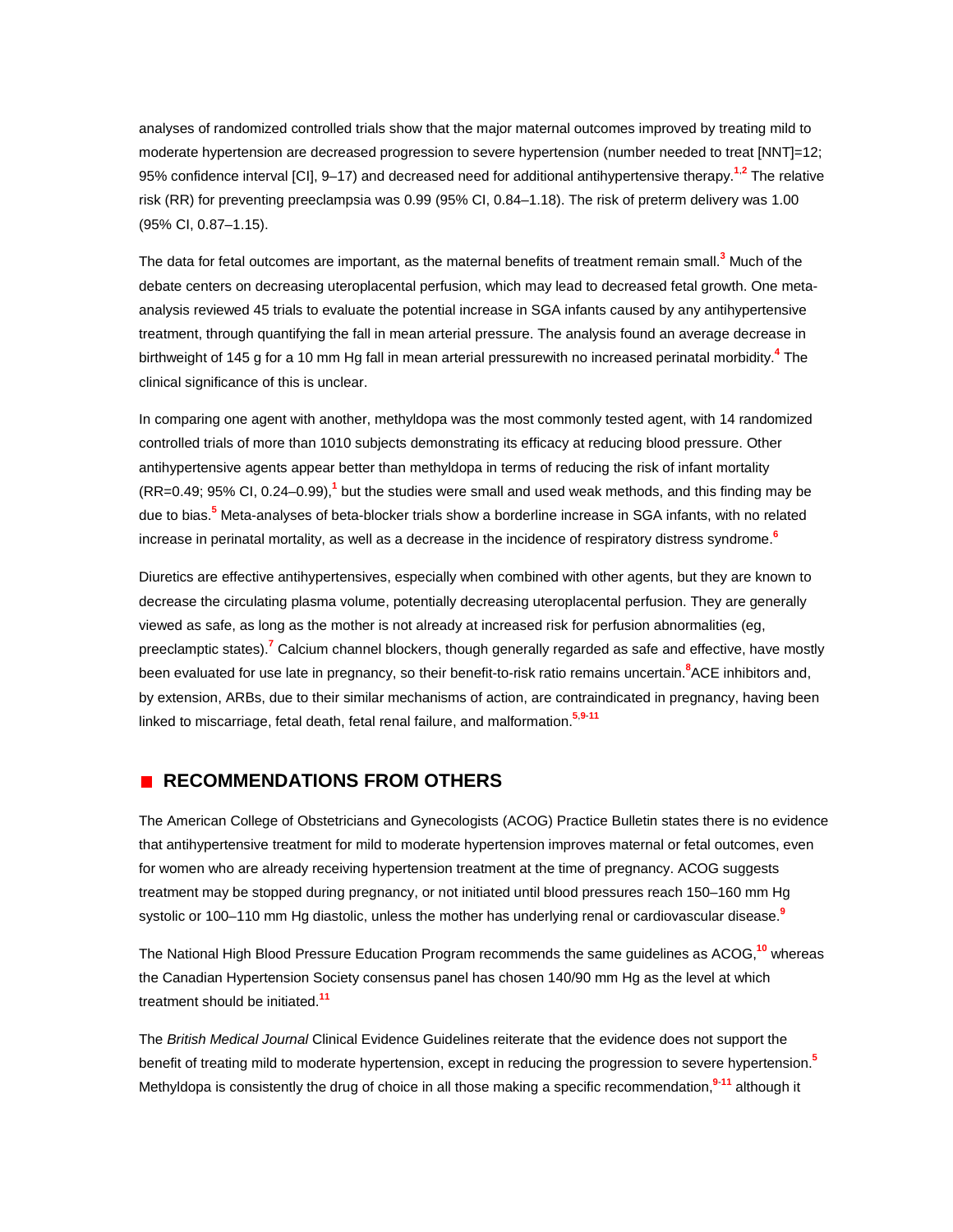**CLINICAL COMMENTARY:**

## **Benefits from treatment do not outweigh risks unless maternal BP moderately high**

#### *James Holt, MD*

*East Tennessee State University, Johnson City*

I have always felt uneasy with treatment of mild to moderate hypertension in pregnancy, as chronic hypertension must be differentiated from preeclampsia; and the treatments seem counterintuitive. I often see new obstetric patients well into the third trimester, and how I should initially treat an elevated blood pressure has been unclear. Adding the welfare of the unborn baby raises the stakes further.

This Clinical Inquiry helps my decision about initiating treatment, as the benefits from treatment do not outweigh the risks to mother and fetus unless the maternal blood pressure is moderately high, and the recommended thresholds for treatment are rather high for women with no end organ damage. If I must treat her, it appears the best (but not perfect) option is methyldopa.

#### **REFERENCES**

- 1. Abalos E, Duley L, Steyn DW, Henderson-Smart DJ. Antihypertensive drug therapy for mild to moderate hypertension during pregnancy. *Cochrane Database Syst Rev* 2003;(1):CD002252.
- 2. Magee LA, Duley L. Oral beta blockers for mild to moderate hypertension during pregnancy. *Cochrane Database Syst Rev.* 2003;(1):CD002863.
- 3. Ferrer RL, Sibai BM, Mulrow CD, Chiquette E, Stevens KR, Cornell J. Management of mild chronic hypertension during pregnancy: a review. *Obstet Gynecol* 2000;96:849–860.
- 4. von Dadelszen P, Ornstein MP, Bull SB, Logan AG, Koren G, Magee LA. Fall in mean arterial pressure and fetal growth restriction in pregnancy hypertension: a meta-analysis. *Lancet* 2000;355:87–92.
- 5. Duley L. Childbirth and pregnancy—pre-eclampsia and hypertension. *Clin Evid* [online], Issue 9, August 2003. London: BMJ Publishing Group; 2003. Available at: clinicalevidence.com. Accessed on August 29, 2003.
- 6. Magee LA, Elran E, Bull SB, Logan A, Koren G. Risks and benefits of betareceptor blockers for pregnancy hypertension: overview of the randomized trials. *Eur J Obstet Gynecol Reprod Biol* 2000;88:15–26.
- 7. *Management of Chronic Hypertension During Pregnancy. Evidence Report/Technology Assessment: Number 14.* AHRQ Publication No. 00-E010,